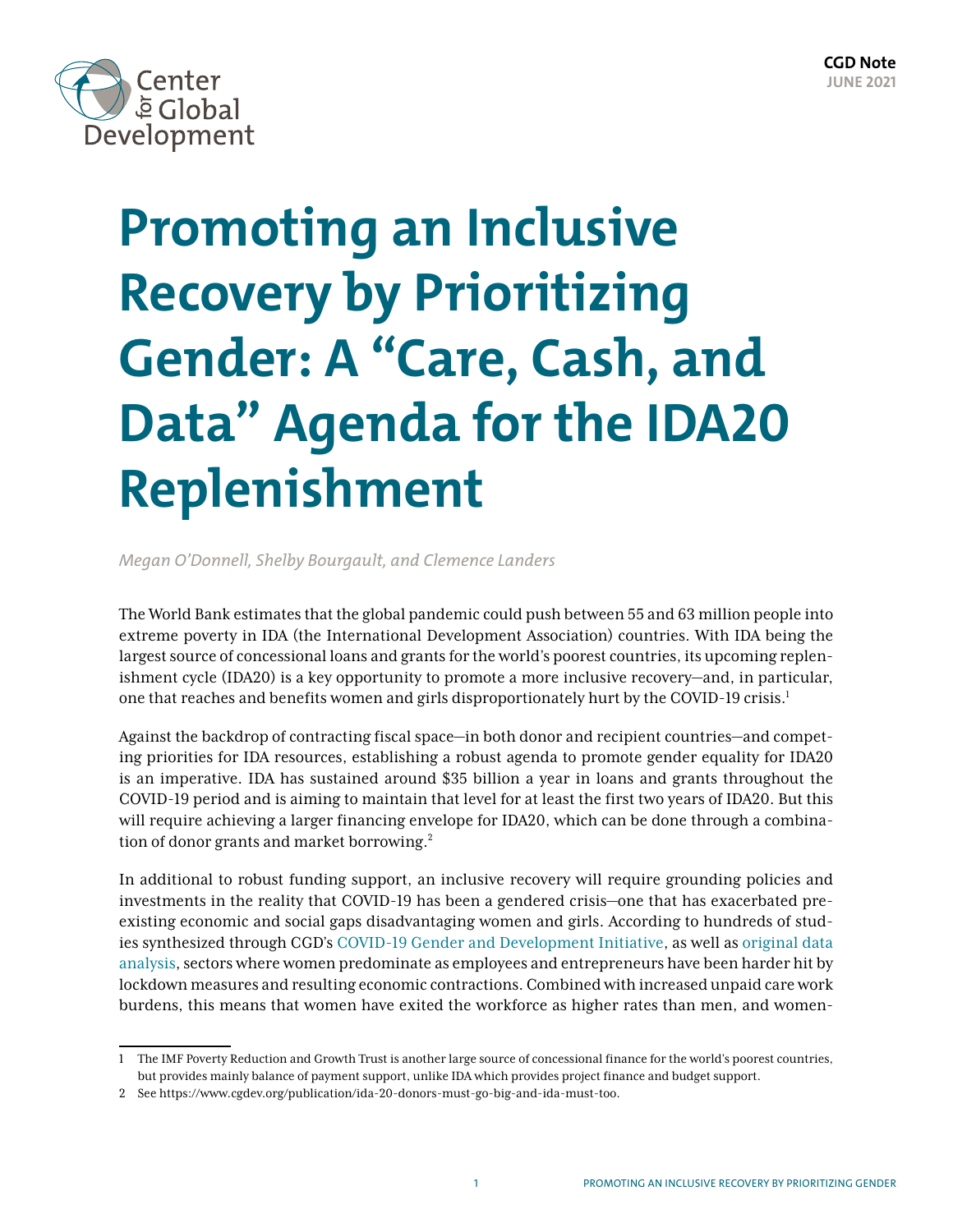owned businesses have closed their doors at higher rates. [Violence against women](https://www.cgdev.org/publication/violence-against-women-and-children-during-covid-19-one-year-and-100-papers-fourth) has increased across countries. Women's [mental health](https://emerge.ucsd.edu/wp-content/uploads/2021/02/covid-19-and-gender-quarterly-report-oct-dec-2020.pdf) has been more severely impacted because of the pandemic, and women and girls have faced [significant barriers to access sexual and reproductive and other health](https://www.cgdev.org/publication/addressing-covid-19-crisis-indirect-health-impacts-women-and-girls)  [services](https://www.cgdev.org/publication/addressing-covid-19-crisis-indirect-health-impacts-women-and-girls).

To address the gendered impacts of the COVID crisis, CGD researchers working through the [COVID-19](https://www.cgdev.org/project/covid-gender-initiative)  [Gender and Development Initiative](https://www.cgdev.org/project/covid-gender-initiative) have proposed three priority focus areas: care, cash, and data.

- **Care:** Governments, with donors' financial and technical assistance, should strengthen labor market policies and programs to ensure they benefit women, including by prioritizing investments that reduce and redistribute women's unpaid care work.3
- **Cash:** Because the economic effects of the crisis will long outlast COVID-19's direct health effects, governments and donors should continue to provide cash transfers to vulnerable populations, placing a priority on targeting women, as part of a medium-term recovery strategy.4
- **Data:** Governments and donors should monitor and evaluate the benefits of COVID-19 mitigation and recovery measures on women and girls, as well as strengthen broader data systems to ensure they reflect women's and girls' lived realities.

Applying these recommendations to the IDA20 replenishment, there is an opportunity to (1) increase prioritization of care in IDA20 commitments and results frameworks to encourage investment in this critical area; (2) ensure that stimulus efforts and social protection schemes are expanded and reach women, and (3) close gender data gaps to both inform and track progress of IDA investments in advancing gender equality. Below we outline more details on each area and propose IDA-specific opportunities to accelerate progress.

## INVESTING IN HUMAN INFRASTRUCTURE THROUGH A CARE AGENDA

**IDA20 recommendations:** 

- **Include a target to support at least 10 countries to develop national care strategies.**
- **Adopt a target that at least 50 percent of jobs projects have a care component to ensure women's equal participation and benefit.**
- **Commit to match external donor financing for care projects and/or research in IDA countries.**

COVID-19-induced school and childcare center closures have put the spotlight on caregivers in high-income countries having to balance paid and unpaid work. As a result, attention and empathy

<sup>3</sup> Women also perform the bulk of paid care work globally, including as 70 percent of the world's frontline health workers, and women and girls in some contexts have experienced disruptions to accessing maternal, sexual and reproductive health services, as well as other forms of essential healthcare. Donor institutions should also prioritize maintaining and strengthening gender-responsive investments in health systems.

<sup>4</sup> Another form of needed "cash" is stop-gap financing to women-owned firms, which have been more likely to close because of the COVID-19 pandemic, and sectors where women are concentrated (e.g., tourism, retail, services), which have been harder hit by slowed economic activity due to COVID containment measures.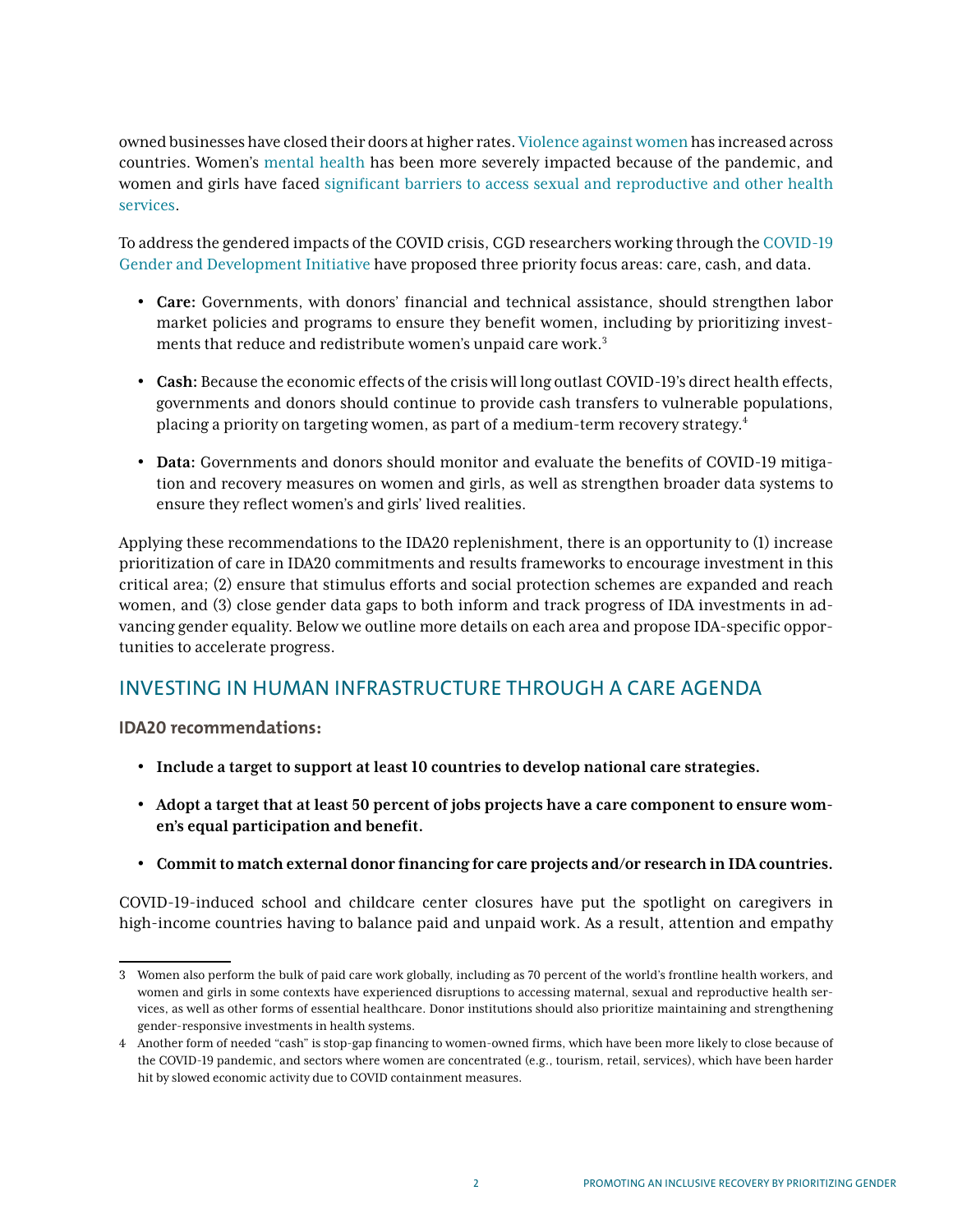around the global childcare crisis have increased. In addition, the COVID-19 crisis has exacerbated the vulnerability of elderly and sick populations, highlighting women's role in caring for the sick and elderly and amplifying the need for investments in quality care.

Juggling paid and unpaid work without formal forms of support is a commonplace reality for caregivers—often women and girls—in lower-income settings. The World Bank's recent *[Better Jobs and Brighter](https://openknowledge.worldbank.org/handle/10986/35062)  [Futures](https://openknowledge.worldbank.org/handle/10986/35062)* report reflects that the childcare challenge disproportionately impacts families in low- and middle-income countries, where nearly 8 out of 10 need childcare but do not have access. A child in a low-income country is five times less likely to have access to childcare than a child living in a high-income country. At the same time, addressing the global childcare crisis presents a significant job creation opportunity: it is estimated that 43 million new childcare jobs are needed to meet the current gap in access.

By the same token, there is a massive and growing gap in availability and access to affordable elder care. The [World Health Organization](http://apps.who.int/iris/bitstream/handle/10665/186463/9789240694811_eng.pdf;jsessionid=BF6D7779762888B9019C7518299DADDC?sequence=1) estimates that elderly populations in low- and middle-income countries are more likely to be care dependent than persons of the same age group in high-income countries. Up to 50 percent of those aged 65-74 in low- and middle-income countries are care dependent, often relying on unpaid care of daughters and other women family members, and those estimates predate the COVID-19 crisis.

The increased focus on care in the COVID-19 context builds on a steady rise in attention to this issue among multilateral development banks, as well as governments, as policymakers increasingly recognize care as critical "human infrastructure"—enabling job creation, increased labor force participation and productivity, and the accumulation of human capital. Care sector jobs are less at risk of automation than other sectors and can help to ensure inclusive, sustained development.

But, huge gaps in political will, policy attention, and financial investment remain. The [COVID-19](https://data.undp.org/gendertracker/)  [Global Gender Response Tracker](https://data.undp.org/gendertracker/), compiled by the United Nations Development Programme in collaboration with UN Women, reflects how few governments have addressed care constraints in their COVID-19 crisis response and recovery plans. Just 5.8 percent of the 3,000+ policy measures compiled by the tracker directly support unpaid care work, with only one policy measure announced by a low-income country government (Burundi's policy on providing meals at care facilities), and just 16 from lower-middle-income countries.<sup>5</sup>

With IDA positioned as the largest source of concessional loans and grant finance for the world's poorest countries, and its far-ranging reach across economic and social sectors, its upcoming replenishment cycle is an important opportunity to promote investments in childcare and broader care work as an IDA replenishment priority, particularly by including for the first time a specific target against which progress could be measured.

<sup>5</sup> Less is known about the extent to which donor institutions are focusing on care in their COVID-19 response efforts. Recognizing a gap in the evidence regarding donor institutions' current and historical childcare-focused efforts, researchers for CGD's [COVID-19](https://www.cgdev.org/project/covid-gender-initiative)  [Gender and Development Initiative](https://www.cgdev.org/project/covid-gender-initiative) are working to establish a baseline, exploring the extent to which multilateral development banks have invested in childcare to date. In a forthcoming policy note, we review projects, technical assistance, and advisory efforts focused on childcare from multilateral development banks to deepen collective understanding of the level and nature of childcare efforts across institutions, including whether the COVID-19 crisis has spurred increased commitment to this agenda.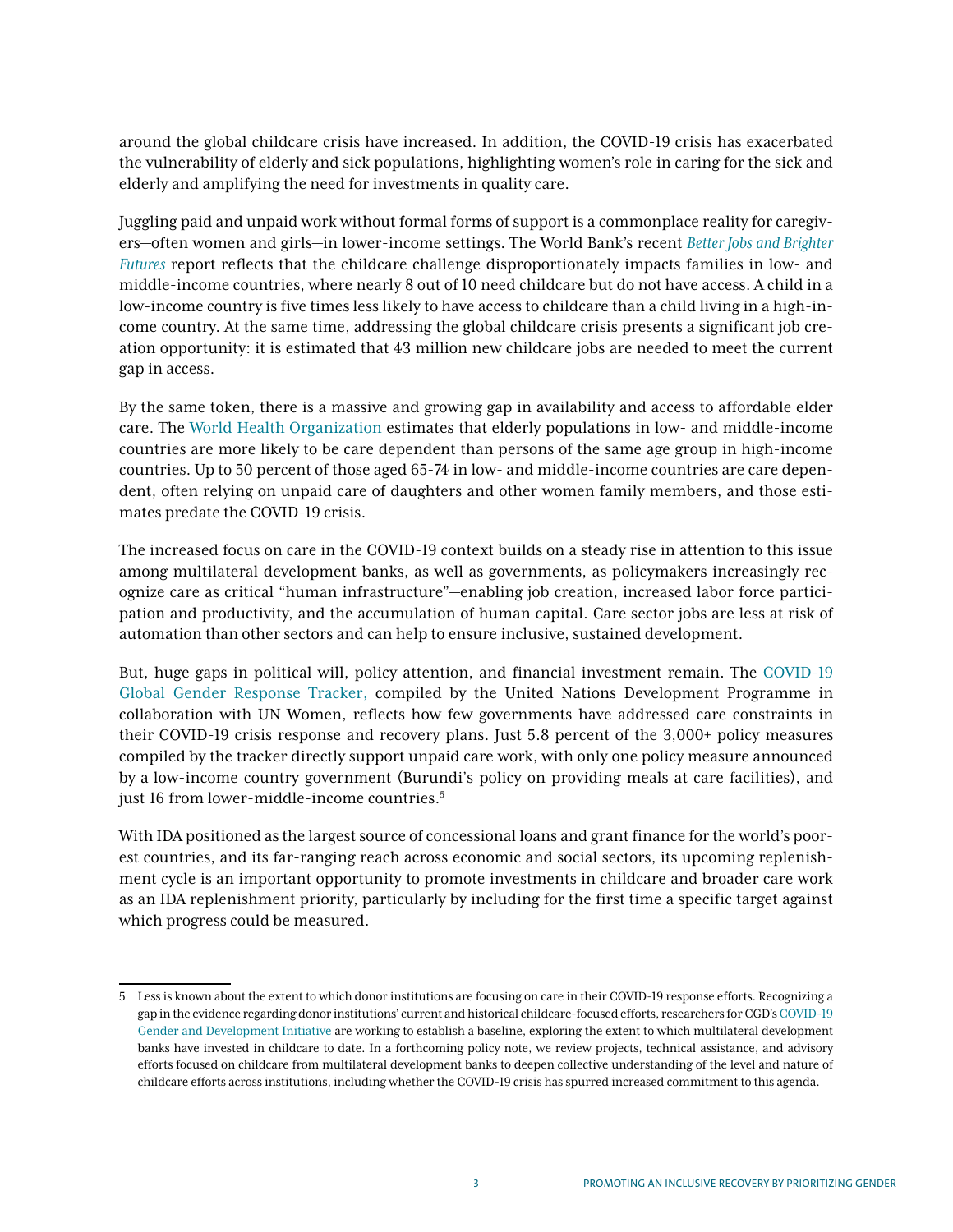## **The IDA gap to fill**

In a review of past IDA replenishment reports, results frameworks, and special theme papers on gender and development, we find some references to childcare—or broader unpaid care work—as a binding constraint to women's economic opportunity and equality, but no translation of this reality into specific action items or targets by which to measure progress.

Though the [IDA19 special theme paper on gender and development](https://documents.worldbank.org/en/publication/documents-reports/documentdetail/620151563778375509/ida19-second-replenishment-meeting-special-theme-gender-and-development) includes a few references to care (notably highlighting the IFC's [Tackling Childcare](https://www.ifc.org/wps/wcm/connect/topics_ext_content/ifc_external_corporate_site/gender+at+ifc/priorities/employment/tackling_childcare_the_business_case_for_employer_supported_childcare) report and related operations), accompanying indicators and targets are absent from both the [gender-specific](http://documents1.worldbank.org/curated/en/620151563778375509/pdf/IDA19-Second-Replenishment-Meeting-Special-Theme-Gender-and-Development.pdf) and [overarching IDA19 results frame](http://documents1.worldbank.org/curated/en/719071563779842522/pdf/IDA19-Second-Replenishment-Meeting-The-IDA19-Results-Measurement-System.pdf)[works.](http://documents1.worldbank.org/curated/en/719071563779842522/pdf/IDA19-Second-Replenishment-Meeting-The-IDA19-Results-Measurement-System.pdf) The [IDA19 replenishment report](http://documents1.worldbank.org/curated/en/459531582153485508/pdf/Additions-to-IDA-Resources-Nineteenth-Replenishment-Ten-Years-to-2030-Growth-People-Resilience.pdf) makes just one mention of care, in reference to the need to engage men and boys in more care work.

Similarly, the [IDA18 special theme paper on gender and development](https://documents.worldbank.org/en/publication/documents-reports/documentdetail/846661468196734005/international-development-association-ida-18-special-theme-gender-and-development) includes a handful of references to childcare and broader unpaid care work, but this does not translate into a concrete action plan to drive progress on the issue. The [IDA18 replenishment report](https://documents.worldbank.org/en/publication/documents-reports/documentdetail/348661486654455091/ida18-deputies-report-additions-to-ida-resources-towards-2030-investing-in-growth-resilience-and-opportunity) only mentions unpaid care through narrow references to women in refugee settings and pandemic contexts, and there is no mention of unpaid care in the [gender-specific](http://documents1.worldbank.org/curated/en/846661468196734005/pdf/106181-BR-IDA-18-Gender-Development-PUBLIC-disclosed-6-2-2016-11-31PM-IDA-SecM2016-0114-Box360260B.pdf) or [overarching IDA18 results frameworks.](https://ida.worldbank.org/sites/default/files/pdfs/ida18_rms_2019.pdf)

[IDA17](https://ida.worldbank.org/replenishments/ida17-replenishment) and [IDA16](https://ida.worldbank.org/replenishments/ida16-replenishment) replenishment documents (final reports and results frameworks) do not mention childcare or broader unpaid care. The IDA17 [special theme paper on gender](http://documents1.worldbank.org/curated/en/514971468147870158/pdf/785550BR0IDA0S00Box0377330B00OUO090.pdf) lacks any reference to unpaid care, whereas the IDA16 [special theme paper on mainstreaming gender](http://documents1.worldbank.org/curated/en/407511468147850201/pdf/549540BR0IDA1S101Official0Use0Only1.pdf) references care as it relates to reducing child malnutrition and within the context of HIV/AIDS and other epidemics.

Finally, the [ABCs of IDA](https://ida.worldbank.org/results/abcs/abcs-ida-key-achievements-country), highlighting IDA projects' key achievements by county, including those focused on [gender equality,](https://ida.worldbank.org/results/abcs/abcs-ida-gender) do not reference childcare or broader unpaid care work.

Despite IDA replenishment documents' lack of focus on childcare and broader unpaid care work, many IDA projects have a care component. The IDA19 special theme paper on gender and development states that ["in FY17 and FY18, IDA financed 14 new operations \(US\\$895 million\) to support af](http://documents1.worldbank.org/curated/en/620151563778375509/pdf/IDA19-Second-Replenishment-Meeting-Special-Theme-Gender-and-Development.pdf)[fordable care services.](http://documents1.worldbank.org/curated/en/620151563778375509/pdf/IDA19-Second-Replenishment-Meeting-Special-Theme-Gender-and-Development.pdf)" This amounts to 2.1 percent of IDA financing across FY17 and FY18, though the specific percentage of funds allocated to support childcare services, elder care, or care for those living with disabilities is unclear.

## SUSTAINING AND EXPANDING A CASH AGENDA

**IDA20 recommendations:** 

- **Match on a 1:1 basis every policy-based allocation dollar a country invests in projects that establish or scales up a government-implemented cash transfer program with a "cash plus" design that aims to enhance women's economic empowerment and broader agency.**<sup>6</sup>
- **Include a target to support at least 20 countries to invest in "cash plus" programs aimed to enhance women's economic empowerment and broader agency.**

<sup>6</sup> This approach would be loosely based on the IDA Regional Window which provides matching funds to governments that invest in regional projects.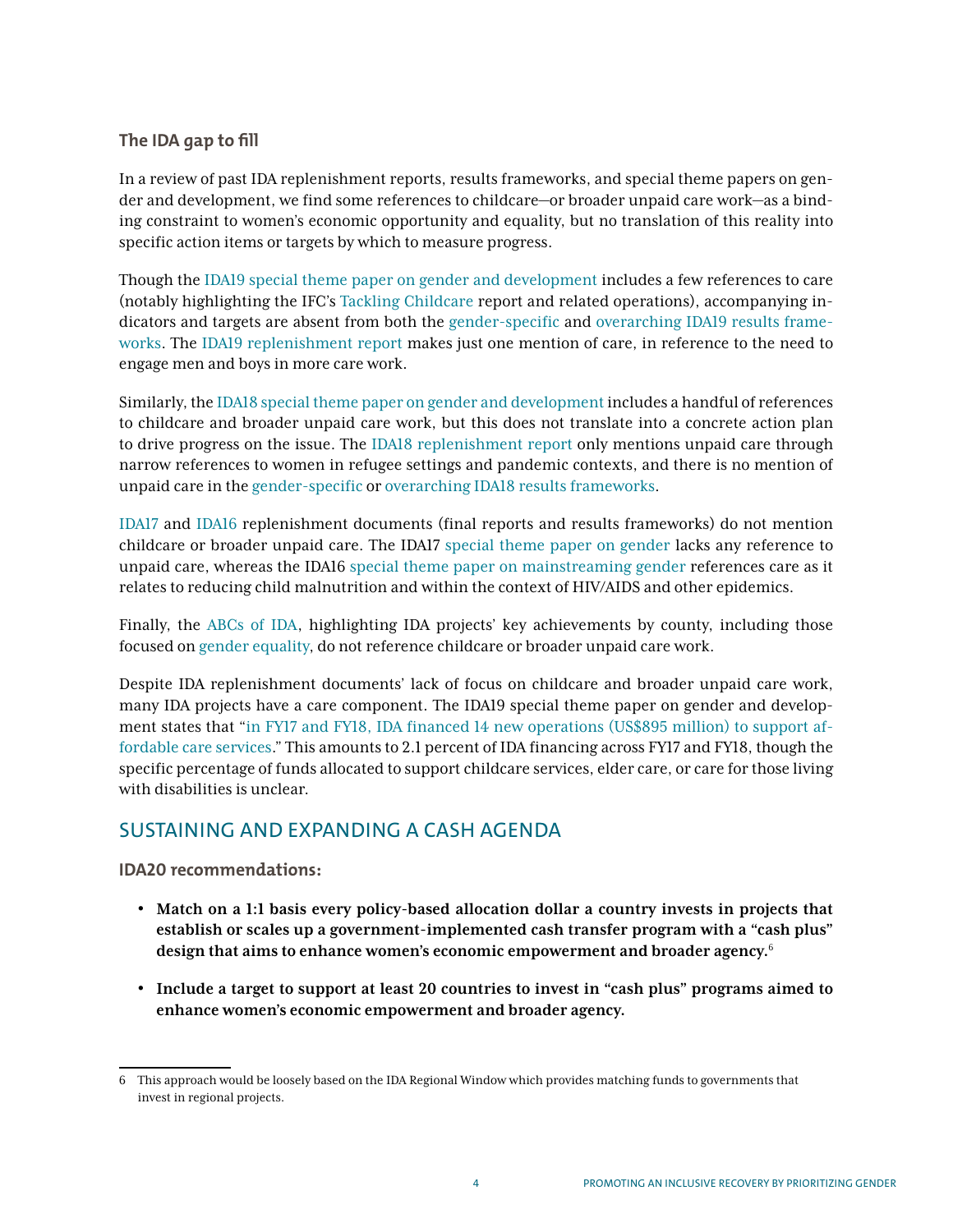Well-deployed "cash" will be a critical instrument to help ensure an inclusive recovery. Cash transfers and other forms of social assistance directly targeting women to support them and their households in the face of lost employment and income can help mitigate increases in poverty and food insecurity. "Cash plus" designs, those that bundle cash transfers with other features, such as assets, training and coaching, can further ensure that recipients access income and build livelihoods.

Cash transfers are a policy lever of choice around the world, particularly because income loss has been so extreme and because existing social protection systems can aid in getting relief out quickly in a crisis. [As of December 2020](https://www.ugogentilini.net/?p=1070), over \$800 billion had been allocated to social protection response efforts during COVID-19 across 126 countries. While many of these policies have made efforts to target women and address their gender-specific constraints, the majority have not. According to the COVID-19 [Global Gender Response Tracker, cash transfers targeted specifically to women account for just 2.5](https://data.undp.org/gendertracker/)  percent of all national COVID-19 response policy measures, and only 19.8 percent of all cash transfer measures. Only 33 cash transfer measures were implemented in low- and lower-middle-income countries, and at least half of the cash transfers specifically targeting women are one-off payments or otherwise temporary. Where the economic impacts of the pandemic are likely to long outlast the health impacts, and where women's employment may be slower to rebound, it is critical that cash transfers be maintained in the medium term and bundled with other forms of needed support.<sup>7</sup>

## **The IDA gap to fill**

The [ABCs of IDA](https://ida.worldbank.org/results/abcs/abcs-ida-key-achievements-country) include several references to social protection programs from previous years and their inclusion of women. Cash-for-work programs in Comoros, the Democratic Republic of Congo, and Malawi included 68 percent, 46 percent, and 53 percent women participants, respectively. Cash transfers in Yemen, Mali, Mauritania, and Nigeria reached 47 percent, 50 percent, 88 percent, and 92 percent women.

In a review of past IDA replenishment reports, results frameworks, and special theme papers on gender and development, we find references to cash transfers and other forms of social protection, but the first gender-specific social protection target does not appear until the most recent (IDA19) replenishment report: "At least 20 IDA [fragile and conflict-affected states] country portfolios will support improvements in social sector service delivery (i.e., health, education, and social protection), with a focus on addressing the differential constraints faced by men and women, boys and girls, and by people with disabilities."

This objective is focused on fragile and conflict-affected states, and though gender-differential constraints are noted, there is no quantifiable target attached to either the social protection element or the number of country portfolios supported to address gender-specific constraints. There is ample room to build upon the language reflected above to include more specific target on cash transfer (or broader social protection) programs, including those that reach and benefit women and girls.

<sup>7</sup> Tailored support to women-owned firms and sectors where women are concentrated as workers is also critical. According to International Labour Organization data, the employment loss measured in working hours for women worldwide was 5.0 percent in 2020, versus 3.9 percent for men. The employment-to-population ratio fell 2.6 percent for women, compared to 1.8 percent for men in low-income countries. Diverging from past crises, sectors where women predominate as entrepreneurs and wage workers have been harder hit, and we have yet to observe an "added worker effect" among low-income women to help families cope with loss of household income.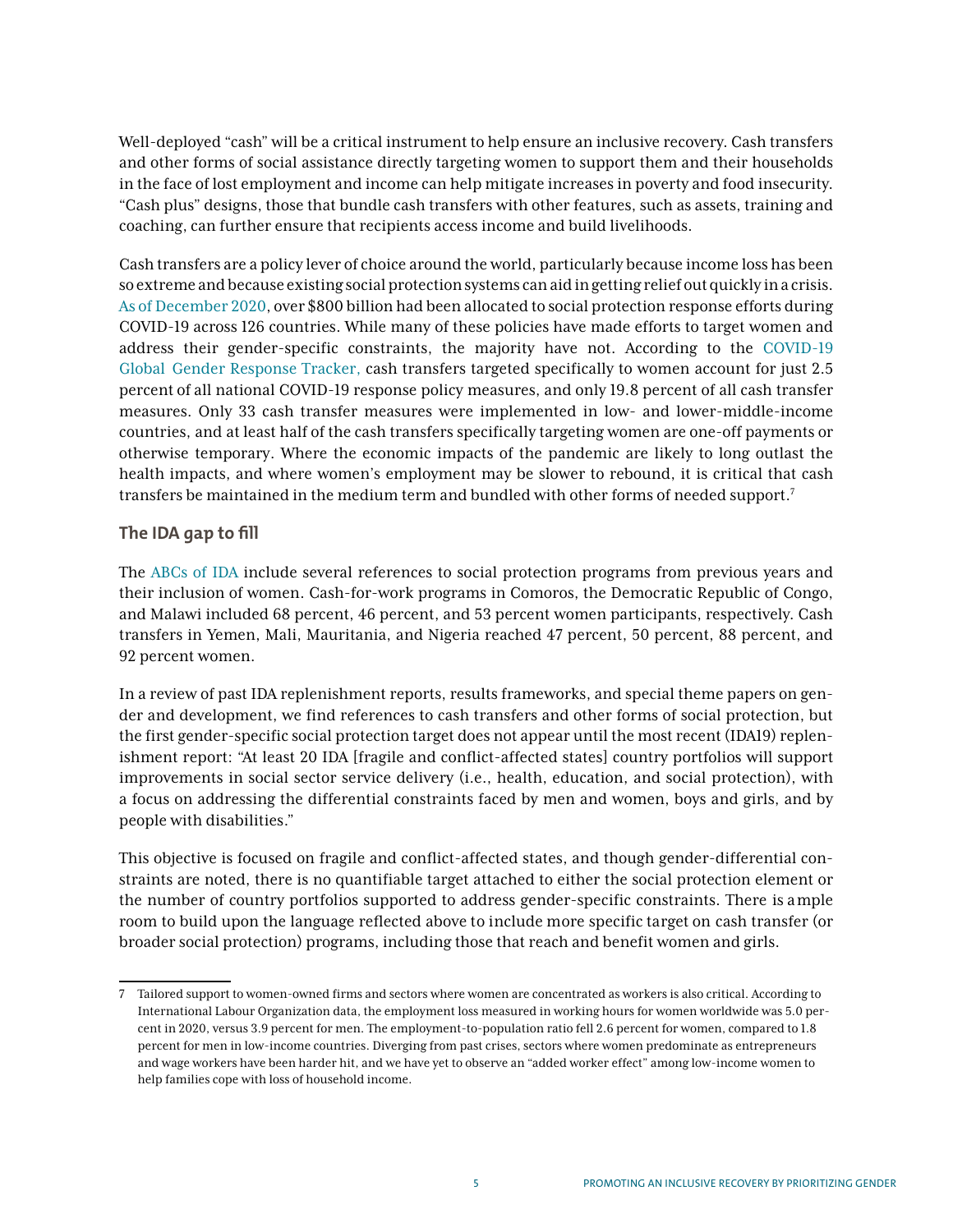# CONSOLIDATING AND CONTINUING DATA GAINS

## **IDA20 recommendations:**

• **Include a target to support at least 30 countries to build capacity to reduce gaps in the availability of core data for evidence-based policy making, including data that reflects the specific needs and constraints of women and girls and other vulnerable groups.**

The COVID-19 pandemic derailed traditional methods of data collection, and, to date, much of the country-specific evidence on the crisis's impacts come from rapid response phone and internet surveys. An estimated 26 percent of women in developing economies do not have access to phones, and thus would not have their experiences captured in such surveys. This has greatly restricted the generalizability of the evidence base thus far, and the impact of COVID-19 on women, especially those living in poverty, may be severely underestimated.

These challenges exacerbate long-standing measurement challenges around women's work, especially in the informal and unpaid care economies, and the dearth of disaggregated social protection coverage data. Currently, only 41 percent of low- and middle-income countries report gender-disaggregated data on informal jobs, and there is a need to invest in statistical capacity to collect and use data on work, social protection coverage, and other areas to track the gendered impacts of COVID recovery efforts—and longer-term policymaking and investment.

The [COVID-19 Global Gender Response Tracker](https://data.undp.org/gendertracker/) does not systematically capture whether or not national governments are collecting or harnessing gender data to inform policy response efforts; within the tracker, gender data collection efforts are only detailed in relation to policies aimed at addressing violence against women.

## **The IDA gap to fill**

From March through December 2020, the World Bank approved 129 projects to low- and middleincome countries, but only 52 percent of these include indicators or targets calling for sexdisaggregated data. This is commendable, especially in the rush to disburse funds to support client countries in the midst of crisis, though it does reflect a marked decrease from the pre-COVID period: the IDA19 replenishment report reflects that "IDA projects increasingly reported sex-disaggregated data: 75 percent of IDA project Implementation Completion and Results Reports presented sexdisaggregated or male- or female-specific indicators, with a further 13 percent reporting on the share of female beneficiaries." Furthermore, only 13 percent of COVID-era World Bank projects include indicators or targets calling for intersectional data—i.e., data disaggregated not only by gender but also migrant status, disability status, age, or other demographic characteristics.

Previous replenishment reports have identified gender data as a priority. Below is an illustrative target from the IDA19 report that could be extended: "Support 30 IDA countries, including those with ongoing statistical operations, to support institutions and build capacity to reduce gaps in the availability of core data for evidence-based policy making, including disaggregation by sex and disability."